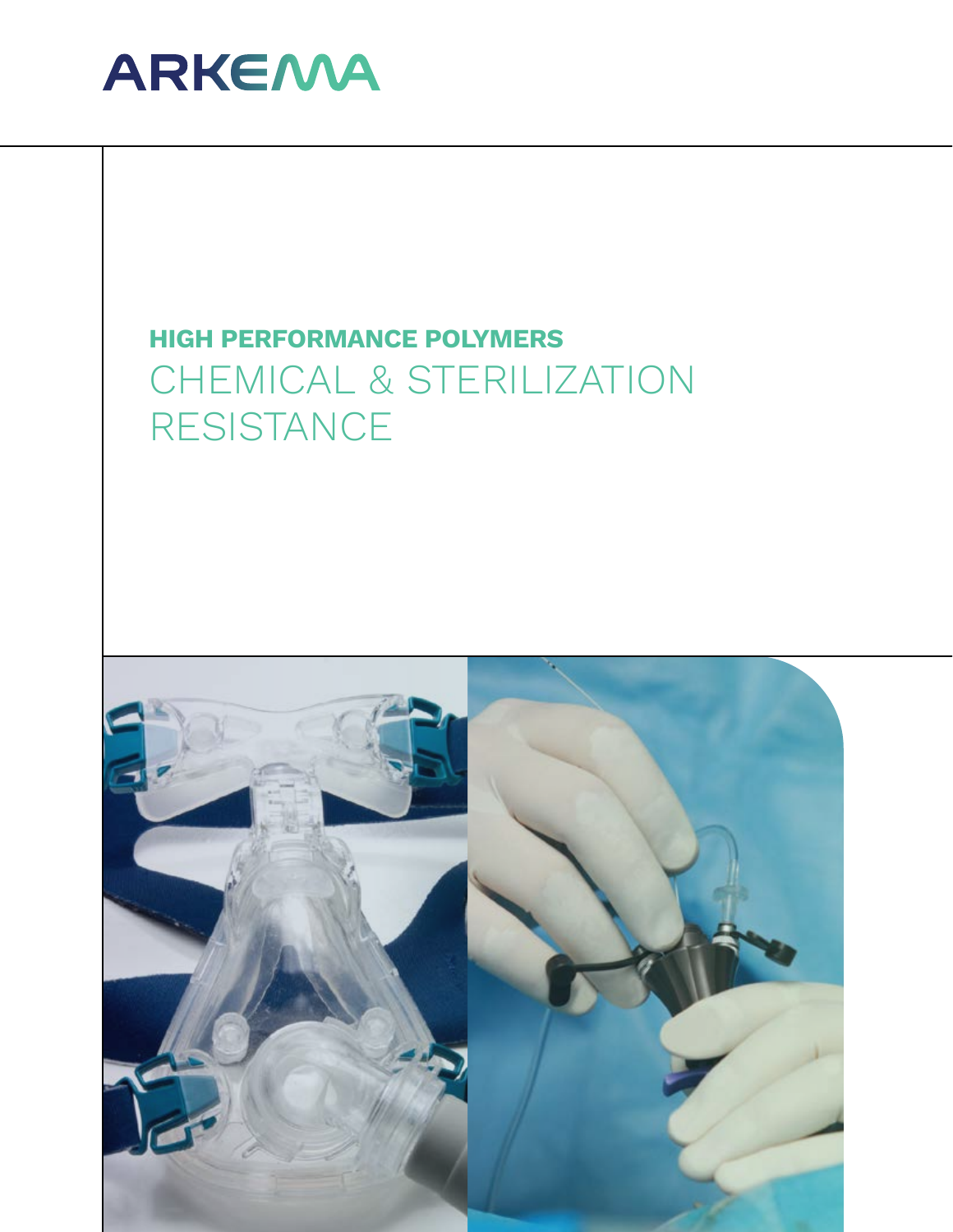# **CHEMICAL RESISTANCE OF ARKEMA'S HIGH PERFORMANCE MEDICAL-GRADE POLYMERS**

As healthcare technology continues to advance, the need for high performance medical grade polymers will increase. Arkema, having been a key player in the healthcare market, recognizes the importance of thoroughly understanding the chemical resistance profile of its Medical Grade High Performance Polymers. In order to ensure optimal material selection for its customers, Arkema has conducted a chemical resistance study with the top chemical agents commonly used in hospitals and other healthcare settings along with its Medical Grade High Performance Polymers.

# **TABLE 1 - LIST OF CHEMICAL AGENTS**

| <b>MAIN CATEGORY</b>       | <b>CHEMICAL COMPOSITION</b>                | <b>CAS NUMBERS</b>                  | <b>COMMERCIAL PRODUCTS (HOSPITAL)</b>             |  |  |
|----------------------------|--------------------------------------------|-------------------------------------|---------------------------------------------------|--|--|
| Bleach                     | Sodium hypochlorite 11-15% diluted at 0.2% | 7681-52-9                           | 10% bleach solution                               |  |  |
|                            |                                            |                                     | Clorox Bleach                                     |  |  |
|                            |                                            |                                     | Dispatch                                          |  |  |
|                            |                                            |                                     | Dispatch™ Hospital cleaner                        |  |  |
|                            |                                            |                                     | Disinfectant with bleach                          |  |  |
|                            |                                            |                                     | Sani-cloth™ Bleach Wipe                           |  |  |
|                            |                                            |                                     | Alcavis Bleach Wipe 1:10                          |  |  |
| $H_2O_2$                   | Hydrogen peroxide (30%) and peracetic acid | 7722-84-1 and 79-21-0               | Accel TB wipes                                    |  |  |
|                            | (38-40%- diluted at 5%)                    |                                     | Ecolabs oxycide                                   |  |  |
|                            |                                            |                                     | Virox                                             |  |  |
| <b>IPA</b>                 | 2-propanol 100%                            | $67 - 63 - 0$                       | Isopropyl alcohol (or propan-2-ol or isopropanol) |  |  |
|                            |                                            |                                     | 70% IPA solution                                  |  |  |
| Phenol                     | CRESYL (10% hexylene glycol + 1% orthoben- | 59-50-7 and 90-43-7<br>and 120-32-1 | Wex-cide 128                                      |  |  |
|                            | zylparachlorophenol + 0.1% O-phenylphenol) |                                     | Precise                                           |  |  |
|                            |                                            |                                     | Sporicidin                                        |  |  |
|                            |                                            |                                     | Precise™ Hospital Foam cleaner disinfectant       |  |  |
|                            |                                            |                                     | Sporicidin™                                       |  |  |
|                            |                                            |                                     | Vesphene IIse                                     |  |  |
| QAC (Anti-infective agent) | Benzethonium chloride 98% diluted at 0.3%  | $121 - 54 - 0$                      | Sanicloth HB wipe                                 |  |  |
|                            |                                            |                                     | Sanicloth Super                                   |  |  |
|                            |                                            |                                     | Sanicloth AF3                                     |  |  |
|                            |                                            |                                     | Virex TB                                          |  |  |
| Glycol Ether               | 2-butoxyethanol 99% diluted at 5%          | $111 - 76 - 2$                      | Cavicide                                          |  |  |
| Detergent                  | Chlorohexidine digluconate 30%             | 18472-51-0                          | Aniospray 29                                      |  |  |
|                            | diluted at 1%                              |                                     | Clinell detergent wipe                            |  |  |
|                            |                                            |                                     | Cidex (2.4% glutaraldehyde)                       |  |  |
|                            |                                            |                                     | Cidex OPA                                         |  |  |
| <b>DMSO</b>                | Dimethyl sulfoxide 99%                     | $67 - 68 - 5$                       | ٠                                                 |  |  |

**Table 2** demonstrates the qualitative performance of chemical resistance based on surface aspect (the appearance of cracks) and coloration. Environmental stress cracking resistance tests (ESCR) were performed using elliptical Bergen jig, which applies a range of strains to a single sample bar and injected plates immersed into the indicated chemical agent at room temperature (23°C) for 24 hours.

**Table 3** demonstrates the solvent absorption of all the medical grades based on standard ASTM D543. Sample injected plates (1 mm thickness) were immersed in the designated solvent. The samples were maintained at room temperature (23 $^{\circ}$ C) until the swelling reached a complete saturation of the material (approximately 1,300 hours). The weight absorption was measured regularly by removing the sample from the solvent, wiping it and weighing.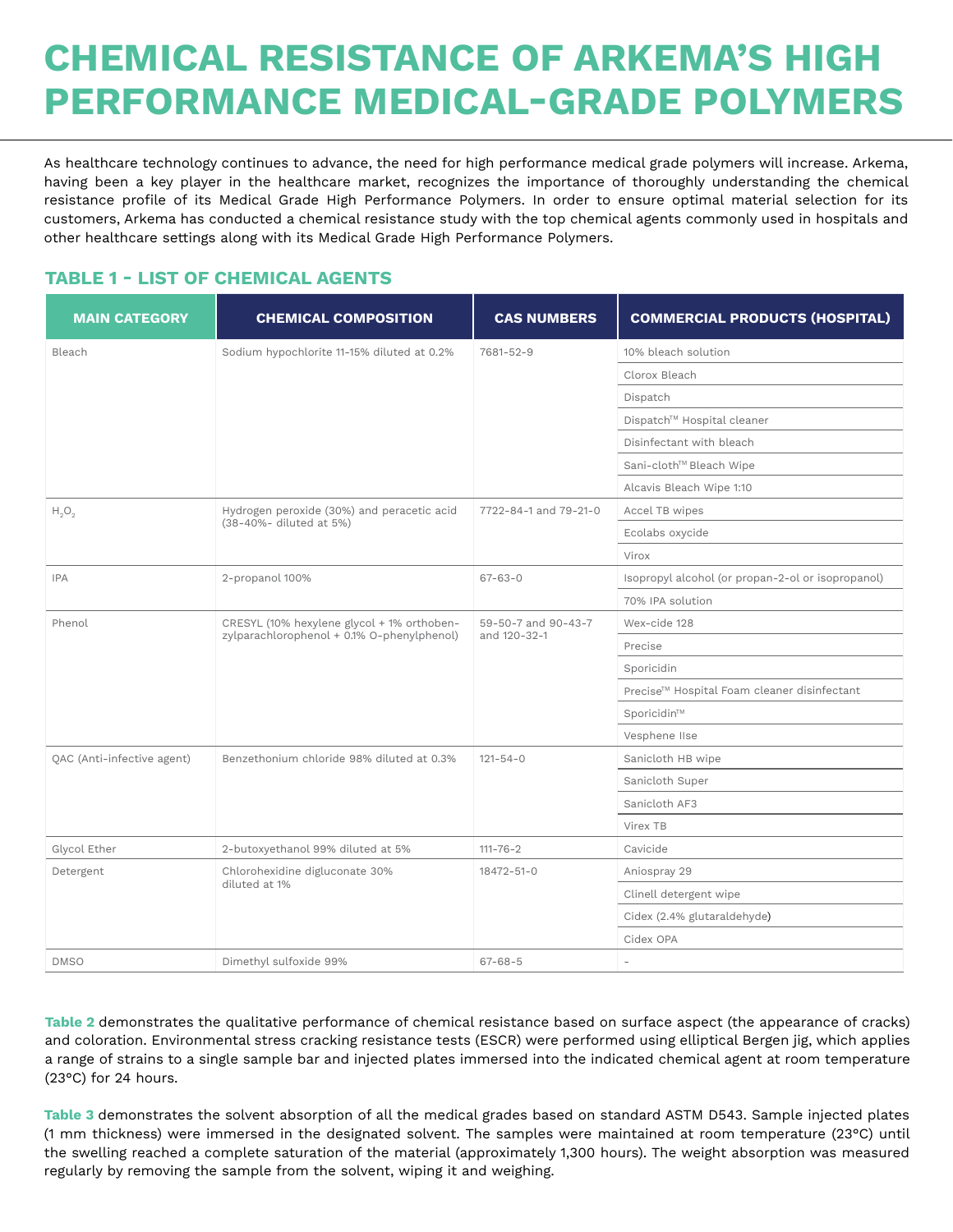### **TABLE 2 - CHEMICAL RESISTANCE PERFORMANCE**

|                           |                | <b>BLEACH</b> | H <sub>2</sub> O <sub>2</sub> | <b>IPA</b> | <b>PHENOL</b> | QAC      | <b>ETHER</b> | <b>DETERGENT</b> | <b>DMSO</b> |
|---------------------------|----------------|---------------|-------------------------------|------------|---------------|----------|--------------|------------------|-------------|
| Pebax <sup>®</sup> MED    | 2533           | $^{++}$       | $++$                          | $^{++}$    | $^{+}$        | $^{++}$  | $^{++}$      | $^{++}$          | $^{++}$     |
|                           | 3533           | $^{++}$       | $^{++}$                       | $^{++}$    | $+$           | $^{++}$  | $^{++}$      | $^{++}$          | $^{++}$     |
|                           | 4033           | $^{+++}$      | $^{+++}$                      | $^{+++}$   | $+$           | $^{+++}$ | $^{+++}$     | $^{+++}$         | $^{+++}$    |
|                           | 4533           | $^{+++}$      | $+++$                         | $+++$      | $+$           | $^{+++}$ | $^{+++}$     | $^{+++}$         | $^{+++}$    |
|                           | 5533           | $^{+++}$      | $^{+++}$                      | $^{+++}$   | $+$           | $^{+++}$ | $^{+++}$     | $^{+++}$         | $^{+++}$    |
|                           | 6333           | $+++$         | $^{+++}$                      | $^{+++}$   | $+$           | $^{+++}$ | $^{+++}$     | $^{+++}$         | $^{+++}$    |
|                           | 7033           | $+++$         | $+++$                         | $+++$      | $+$           | $+++$    | $+++$        | $^{+++}$         | $^{+++}$    |
|                           | 7233           | $+++$         | $^{+++}$                      | $^{+++}$   | $+$           | $^{+++}$ | $^{+++}$     | $^{+++}$         | $^{+++}$    |
|                           | 7433           | $^{+++}$      | $^{+++}$                      | $^{+++}$   | $^{++}$       | $^{+++}$ | $^{+++}$     | $^{+++}$         | $^{+++}$    |
|                           | MV1074         | $^{+++}$      | $^{+++}$                      | $^{++}$    | $+$           | $^{+++}$ | $^{+++}$     | $^{+++}$         | $^{+++}$    |
| Rilsamid <sup>®</sup> MED | <b>AESNO</b>   | $^{+++}$      | $^{+++}$                      | $^{+++}$   | $^{+++}$      | $^{+++}$ | $^{+++}$     | $^{+++}$         | $^{+++}$    |
|                           | AMNO           | $^{+++}$      | $^{+++}$                      | $^{+++}$   | $^{+++}$      | $^{+++}$ | $^{+++}$     | $^{+++}$         | $^{+++}$    |
| Rilsan <sup>®</sup> MED   | <b>BESNO</b>   | $^{+++}$      | $+++$                         | $^{+++}$   | $^{+}$        | $^{+++}$ | $^{+++}$     | $^{+++}$         | $^{+++}$    |
|                           | <b>BMNO</b>    | $^{+++}$      | $+++$                         | $+++$      | $+$           | $^{+++}$ | $+++$        | $^{+++}$         | $^{+++}$    |
|                           | <b>BESVO A</b> | $^{+++}$      | $^{+++}$                      | $^{+++}$   | $+$           | $^{+++}$ | $^{+++}$     | $^{+++}$         | $^{+++}$    |
| Rilsan® Clear MED         | G170           | $^{+++}$      | $^{+++}$                      | $^{+}$     | $+$           | $^{+++}$ | $^{+++}$     | $^{+++}$         | $^{+++}$    |
|                           | G850 Rnew      | $^{+++}$      | $\circ$                       | $\circ$    | $+$           | $^{+++}$ | $+++$        | $^{+++}$         | $^{+++}$    |
| Kynar <sup>®</sup> MED    | 720            | $^{+++}$      | $^{+++}$                      | $^{+++}$   | $^{+}$        | $^{+++}$ | $^{+++}$     | $^{+++}$         | $^{++}$     |

#### **QUALITATIVE KEY FOR CHEMICAL RESISTANCE**

 $+ + +$ *+++ Resistant. No or little change in weight or dimensions, no damage* 

- *++ Limited resistance. Changes in weight or dimensions after longer periods, possibly irreversible changes of properties. We recommend contacting us before use*
- *+ Not resistant. May still sometimes be used under specific conditions (short exposure time, contact droplets)*
- *0 Soluble or attacked after brief contact*

#### **QUALITATIVE KEY FOR MATERIAL SWELLING**

- $***$ *+++ Resistant. No or little change in weight, no damage (-2%<∆m<5%)*
- *++ Limited Resistance. Change in weight after longer periods (5%<∆m<15%)*
- $\pm$ *+ Not Resistant (∆m>15%)*

*∆m: Mean of relative weight change*

### **TABLE 3 - MATERIAL SWELLING PERFORMANCE**

|                           |                | <b>BLEACH</b> | $H_2O_2$ | <b>IPA</b> | <b>PHENOL</b> | QAC      | <b>ETHER</b> | <b>DETERGENT</b> | <b>DMSO</b>                      |
|---------------------------|----------------|---------------|----------|------------|---------------|----------|--------------|------------------|----------------------------------|
| Pebax <sup>®</sup> MED    | 2533           | $^{+++}$      | $+$      | $+$        | $+$           | $^{++}$  | $^{+}$       | $^{++}$          | $+$                              |
|                           | 3533           | $^{+++}$      | $^{+++}$ | $+$        | $+$           | $^{+++}$ | $^{++}$      | $^{+++}$         | $^{++}$                          |
|                           | 4033           | $^{+++}$      | $^{+++}$ | $+$        | $+$           | $^{+++}$ | $^{++}$      | $+++$            | $^{++}$                          |
|                           | 4533           | $+++$         | $^{+++}$ | $+$        | $+$           | $+++$    | $++$         | $^{+++}$         | $^{++}$                          |
|                           | 5533           | $^{+++}$      | $^{+++}$ | $+$        | $+$           | $+++$    | $^{++}$      | $^{+++}$         | $^{++}$                          |
|                           | 6333           | $^{+++}$      | $+++$    | $++$       | $+$           | $+++$    | $+++$        | $+++$            | $^{++}$                          |
|                           | 7033           | $+++$         | $^{+++}$ | $++$       | $+$           | $+++$    | $^{+++}$     | $+++$            | $+++$                            |
|                           | 7233           | $^{+++}$      | $+++$    | $++$       | $+$           | $+++$    | $^{+++}$     | $+++$            | $+++$                            |
|                           | 7433           | $^{+++}$      | $^{+++}$ | $^{++}$    | $^{+}$        | $^{+++}$ | $^{+++}$     | $^{+++}$         | $^{+++}$                         |
|                           | MV1074         | $++$          | $+$      | $+$        | $+$           | $+$      | $+$          | $+$              | $+$                              |
| Rilsamid <sup>®</sup> MED | <b>AESNO</b>   | $^{+++}$      | $^{+++}$ | $^{+++}$   | $^{++}$       | $^{+++}$ | $^{+++}$     | $^{+++}$         | $^{+++}$                         |
|                           | <b>AMNO</b>    | $+++$         | $^{+++}$ | $++$       | $++$          | $+++$    | $^{+++}$     | $^{+++}$         | $+++$                            |
| Rilsan <sup>®</sup> MED   | <b>BESNO</b>   | $^{+++}$      | $^{+++}$ | $^{++}$    | $+$           | $^{+++}$ | $^{+++}$     | $^{+++}$         | $^{+++}$                         |
|                           | <b>BMNO</b>    | $^{+++}$      | $^{+++}$ | $++$       | $^{++}$       | $^{+++}$ | $^{+++}$     | $^{+++}$         | $^{+++}$                         |
|                           | <b>BESVO A</b> | $^{+++}$      | $^{+++}$ | $^{+++}$   | $^{++}$       | $^{+++}$ | $^{+++}$     | $+++$            | $^{+++}$                         |
| Rilsan® Clear MED         | G170           | $^{+++}$      | $^{+++}$ | $+$        | $+$           | $^{+++}$ | $^{+++}$     | $^{+++}$         | $+$                              |
|                           | G850 Rnew      | $^{+++}$      | $^{+++}$ | $+$        | $+$           | $^{+++}$ | $^{++}$      | $^{+++}$         | $^{++}$                          |
| Kynar <sup>®</sup> MED    | 720            | $^{+++}$      | $^{+++}$ | $^{+++}$   | $^{+++}$      | $^{+++}$ | $^{+++}$     | $^{+++}$         | $\begin{array}{c} + \end{array}$ |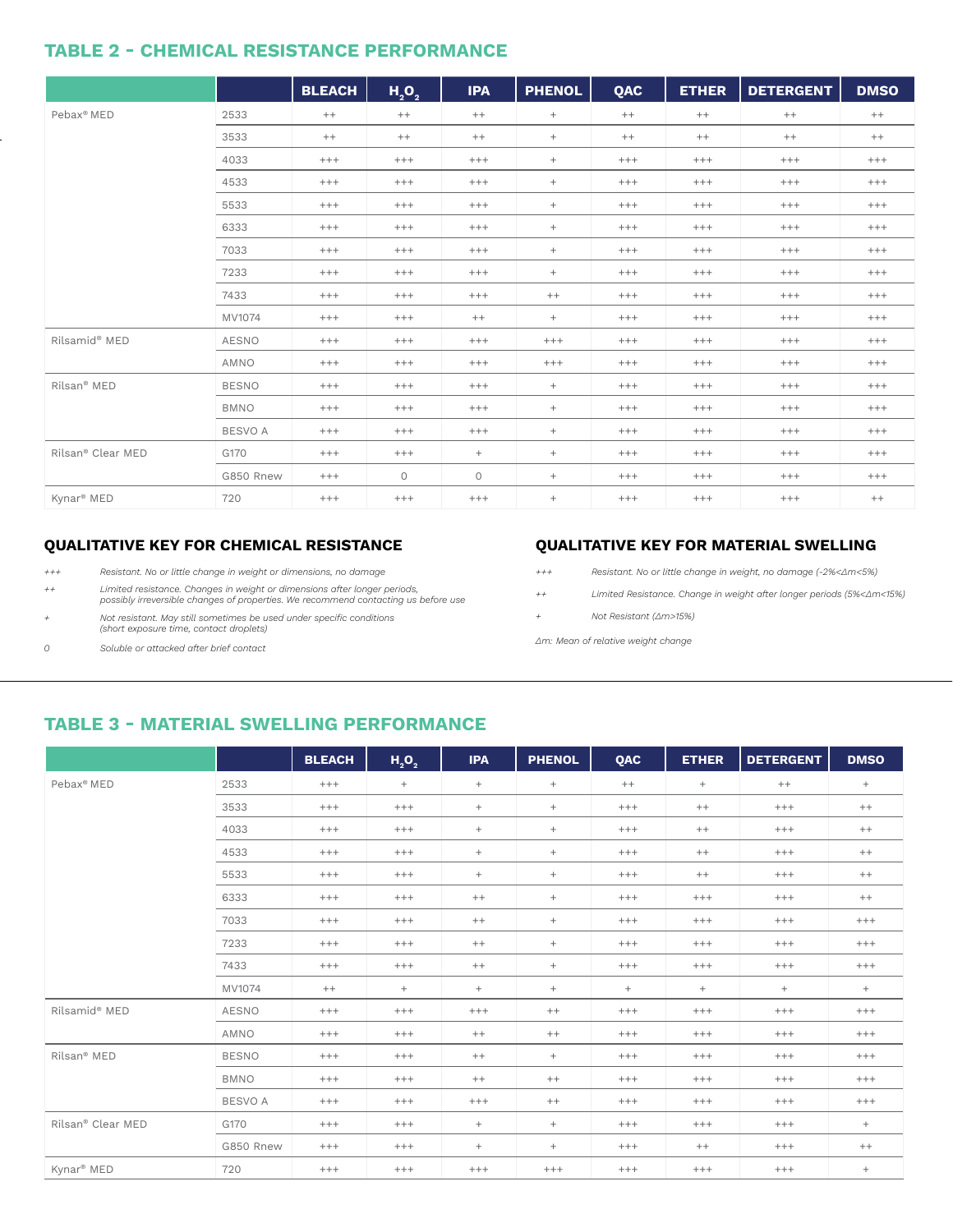# **STERILIZATION COMPATIBILITY OF ARKEMA'S HIGH PERFORMANCE MEDICAL-GRADE POLYMERS**

Common technique to kill microorganisms on a medical device using moist heat.

Autoclaving is a fast and inexpensive technique used to sterilize re-usable instruments and devices.

Two different programs were performed to study the impact of steam sterilization on the range of medical grades with temperature ranging from 121°C up to 134°C.

Test Conditions

- Program 1: 121°C (250°F) for 30min at 1 bar (total cycle: 69 min)
- Program 2: 134°C (273°F) for 12min at 2 bars (total cycle: 53 min)

### **AUTOCLAVE GAMMA RADIATION**

Gamma irradiation process uses Cobalt 60 radiation to penetrate and kill microorganisms on a variety of disposable healthcare devices in a specially designed cell. Gamma radiation is generated by the decay of the radioisotope Cobalt 60, with the resultant high energy photons being an effective sterilant. The unit of absorbed dose is kiloGray, expressed as kGy.

Test Conditions

• Dosage exposure: 25 kGy and 50 kGy

### **ETHYLENE OXIDE**

ETO Sterilization is a low-temperature process (typically between 37°C and 63°C) that uses Ethylene Oxide gas to reduce the level of infectious agents. ETO is a gas that acts as a strong alkylating agent.

ETO Sterilization is mainly used for products that cannot withstand the heat of typical autoclave sterilization.

Gas concentration, temperature, humidity and exposure time must be precisely controlled to ensure proper sterilization.

Test Conditions

- Concentration: 600 mg/L of 100 % EtO
- Temperature: 40 °C (104 °F)
- Exposure time: 241 minutes
- Relative humidity: 51 %

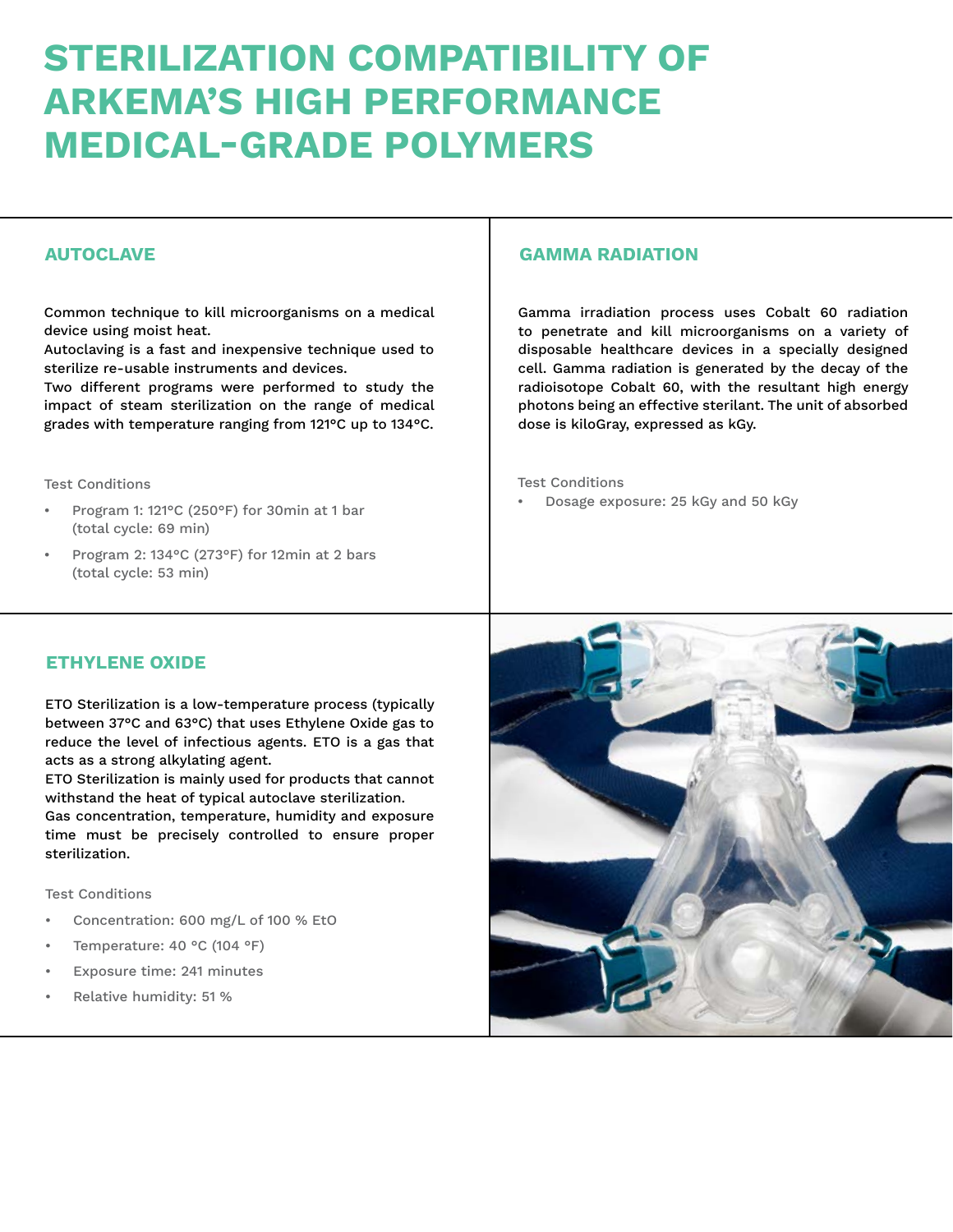|                                                           | Steam (121°C, 30 min, 1 Bar) |          |                   |                 | Steam (134°, 12 min, 2 Bar)      |          |                 |           |
|-----------------------------------------------------------|------------------------------|----------|-------------------|-----------------|----------------------------------|----------|-----------------|-----------|
| <b>RILSAMID<sup>®</sup> MED POLYAMIDE 12</b>              | 1 cycle                      | 3 cycles | $5$ cycles        | 25 cycles       | 1 cycle                          | 3 cycles | 5 cycles        | 25 cycles |
| <b>AESNO MED</b>                                          | $^{++}$                      | $++$     | $^{+}$            | $\! + \!\!\!\!$ | $^{++}$                          | $^{++}$  | $\! + \!\!\!\!$ | $^{+}$    |
| AMNO MED                                                  | $^{++}$                      | $++$     | $^{++}$           | $^{+}$          | $++$                             | $^{++}$  | $\circ$         | 0         |
| <b>RILSAN<sup>®</sup> MED POLYAMIDE 11</b>                |                              |          |                   |                 |                                  |          |                 |           |
| <b>BMNO MED</b>                                           | $++$                         | $++$     | $+$               | $^{+}$          | $++$                             | $++$     | $^{+}$          | 0         |
| <b>BESNO MED</b>                                          | $^{++}$                      | $^{++}$  | $^{+}$            | $^{+}$          | $++$                             | $++$     | $^{+}$          | $^{+}$    |
| <b>BESVOA MED</b>                                         | $^{++}$                      | $++$     | $^{++}$           | $^{++}$         | $++$                             | $++$     | $^{++}$         | $^{++}$   |
| 8020                                                      | $\ddot{}$                    | $^{+}$   | $\qquad \qquad +$ | $\! + \!\!\!\!$ | $^{+}$                           | $^{+}$   | $\! + \!\!\!\!$ | $^{+}$    |
| <b>RILSAN<sup>®</sup> CLEAR MED TRANPARENT POLYAMIDES</b> |                              |          |                   |                 |                                  |          |                 |           |
| G850 Rnew MED                                             | $\ddot{}$                    | $+$      | $^{+}$            | $^{+}$          | $+$                              | $+$      | $^{+}$          | $^{+}$    |
| <b>G170 MED</b>                                           | $++$                         | $++$     | $^{++}$           | $^{+}$          | $^{+}$                           | $^{+}$   | $^{+}$          | $^{+}$    |
| <b>PEBAX<sup>®</sup> MED ELASTOMERS</b>                   |                              |          |                   |                 |                                  |          |                 |           |
| <b>MV1074 SA01 MED</b>                                    | $++$                         | $^{+}$   | $^{+}$            | 0               | $++$                             | $^{+}$   | $^{+}$          | 0         |
| 2533 SA01 MED                                             | $\ddot{}$                    | $^{+}$   | $\qquad \qquad +$ | $\! + \!\!\!\!$ | $\circ$                          | $\circ$  | $\circ$         | $\circ$   |
| 3533 SA01 MED                                             | $\! + \!\!\!\!$              | $^{+}$   | $\! + \!\!\!\!$   | $^{+}$          | $\begin{array}{c} + \end{array}$ | $\circ$  | $\circ$         | $\circ$   |
| 4033 SA01 MED                                             | $\! + \!\!\!\!$              | $+$      | $\qquad \qquad +$ | $^{+}$          | $+$                              | $^{+}$   | $^{+}$          | $+$       |
| 4533 SA01 MED                                             | $^{++}$                      | $^{++}$  | $^{++}$           | $^{+}$          | $^{+}$                           | $^{+}$   | $^{+}$          | $^{+}$    |
| 5533 SA01 MED                                             | $^{++}$                      | $^{++}$  | $^{++}$           | $\! + \!\!\!\!$ | $^{+}$                           | $^{+}$   | $\! + \!\!\!\!$ | $+$       |
| 6333 SA01 MED                                             | $^{++}$                      | $++$     | $^{++}$           | $^{+}$          | $^{+}$                           | $^{+}$   | $^{+}$          | $^{+}$    |
| 7033 SA01 MED                                             | $^{++}$                      | $^{++}$  | $^{++}$           | $^{+}$          | $^{+}$                           | $^{+}$   | $^{+}$          | $^{+}$    |
| 7233 SA01 MED                                             | $^{++}$                      | $++$     | $^{++}$           | $^{+}$          | $+$                              | $^{+}$   | $^{+}$          | $^{+}$    |
| 7433 SA01 MED                                             | $^{++}$                      | $^{++}$  | $^{++}$           | $^{+}$          | $^{+}$                           | $^{+}$   | $^{+}$          | $^{+}$    |

|                                                           | <b>GAMMA STERILIZATION</b> | <b>ETHYLENE</b> |              |  |  |
|-----------------------------------------------------------|----------------------------|-----------------|--------------|--|--|
| <b>RILSAMID<sup>®</sup> MED POLYAMIDE 12</b>              | <b>25 KGY</b>              | <b>50 KGY</b>   | <b>OXIDE</b> |  |  |
| <b>AESNO MED</b>                                          | $^{+}$                     | $^{+}$          | $++$         |  |  |
| AMNO MED                                                  | $+$                        | $^{+}$          | $++$         |  |  |
| <b>RILSAN<sup>®</sup> MED POLYAMIDE 11</b>                |                            |                 |              |  |  |
| <b>BMNO MED</b>                                           | $^{+}$                     | $^{+}$          | $^{++}$      |  |  |
| BESNO MED                                                 | $+$                        | $^{+}$          | $++$         |  |  |
| <b>BESVOA MED</b>                                         | $^{+}$                     | $^{+}$          | $++$         |  |  |
| 8020                                                      | $^{++}$                    | $^{++}$         | $^{++}$      |  |  |
| <b>RILSAN<sup>®</sup> CLEAR MED TRANPARENT POLYAMIDES</b> |                            |                 |              |  |  |
| G850 Rnew MED <sup>(1)</sup>                              | $\ddot{}$                  | $\ddot{}$       | $++$         |  |  |
| G170 MED <sup>(1)</sup>                                   | $^{+}$                     | $^{+}$          | $^{++}$      |  |  |
| <b>PEBAX<sup>®</sup> MED ELASTOMERS</b>                   |                            |                 |              |  |  |
| <b>MV1074 SA01 MED</b>                                    | $^{++}$                    | $^{++}$         | $^{+}$       |  |  |
| 2533 SA01 MED                                             | $^{+}$                     | $\ddot{}$       | $^{+}$       |  |  |
| 3533 SA01 MED                                             | $\ddot{}$                  | $^{+}$          | $++$         |  |  |
| 4033 SA01 MED                                             | $^{+}$                     | $\ddot{}$       | $^{++}$      |  |  |
| 4533 SA01 MED                                             | $^{+}$                     | $^{+}$          | $++$         |  |  |
| 5533 SA01 MED                                             | $^{+}$                     | $^{+}$          | $^{++}$      |  |  |
| 6333 SA01 MED                                             | $^{+}$                     | $^{+}$          | $++$         |  |  |
| 7033 SA01 MED                                             | $^{+}$                     | $^{+}$          | $++$         |  |  |
| 7233 SA01 MED                                             | $+$                        | $^{+}$          | $++$         |  |  |
| 7433 SA01 MED                                             | $+$                        | $^{+}$          | $^{++}$      |  |  |

(1) A temporary purple coloration change could occur after gamma sterilization exposure

# **QUALITATIVE KEY FOR STERILIZATION RESISTANCE**

++ Suitable - No change

+ Suitable - Change in color but no change in mechanical performance 0 Not suitable